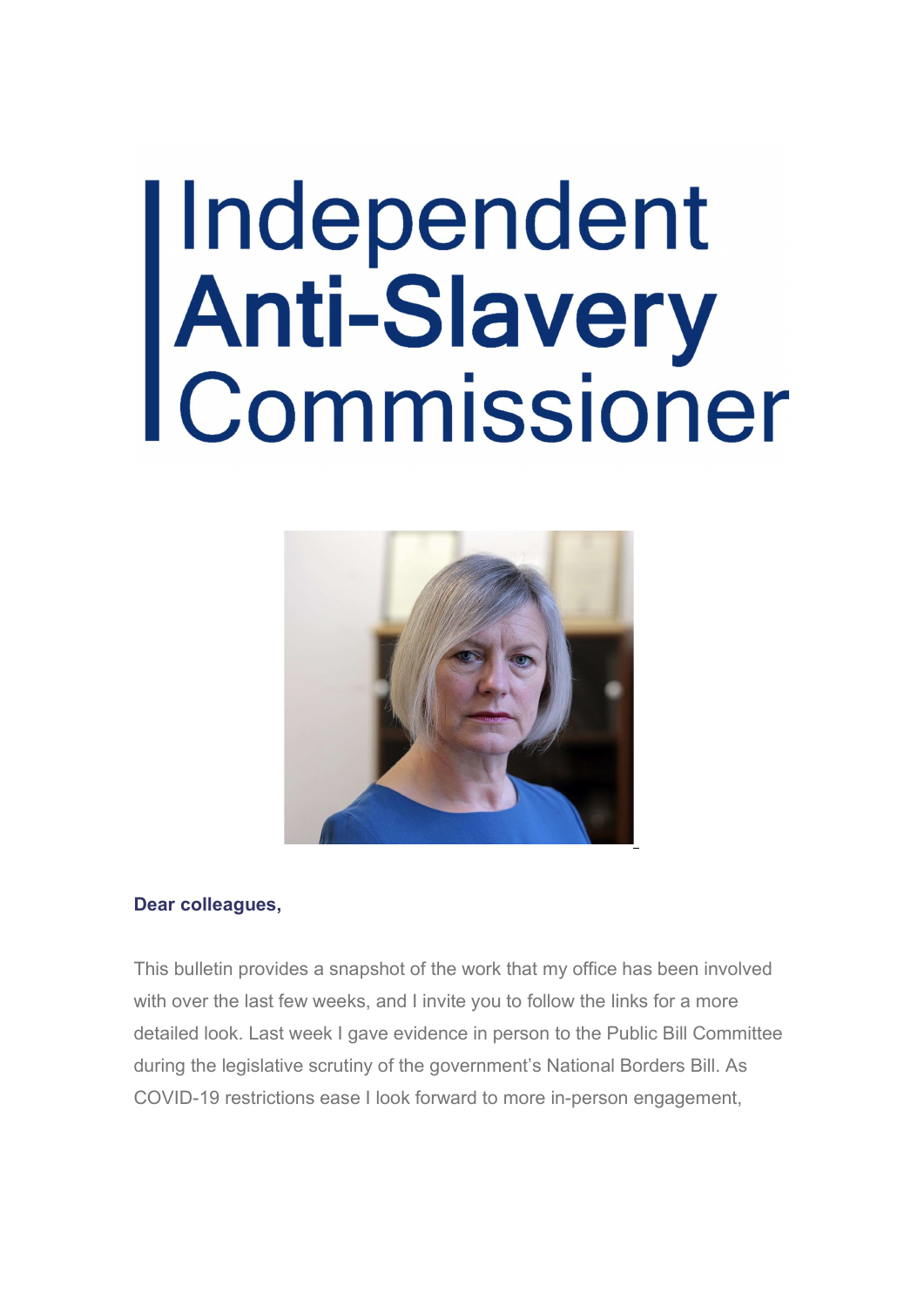alongside continued virtual opportunities for working with partners and stakeholders across the sector. I look forward to keeping you updated.

Sun Jura

Dame Sara Thornton, Independent Anti-Slavery Commissioner

## Nationality and Borders Bill

Earlier in September the Commissioner wrote to the Home Secretary in response to the Nationality and Borders Bill which was introduced on 6 July 2021.

Dame Sara's letter refers to the Bill as a whole where measures may impact victims of modern slavery with detailed focus on Part 4 Modern Slavery. The letter highlights the potential for the legislation to make the identification of modern slavery victims harder. It raises concerns that the proposals will increase vulnerability to trafficking but may not deter migrants from putting themselves in the hands of the smugglers and traffickers. Finally, it warns that the proposal that foreign nationals sentenced to twelve months or more in prison should not receive support within the National Referral Mechanism could significantly undermine the ability to bring traffickers to justice.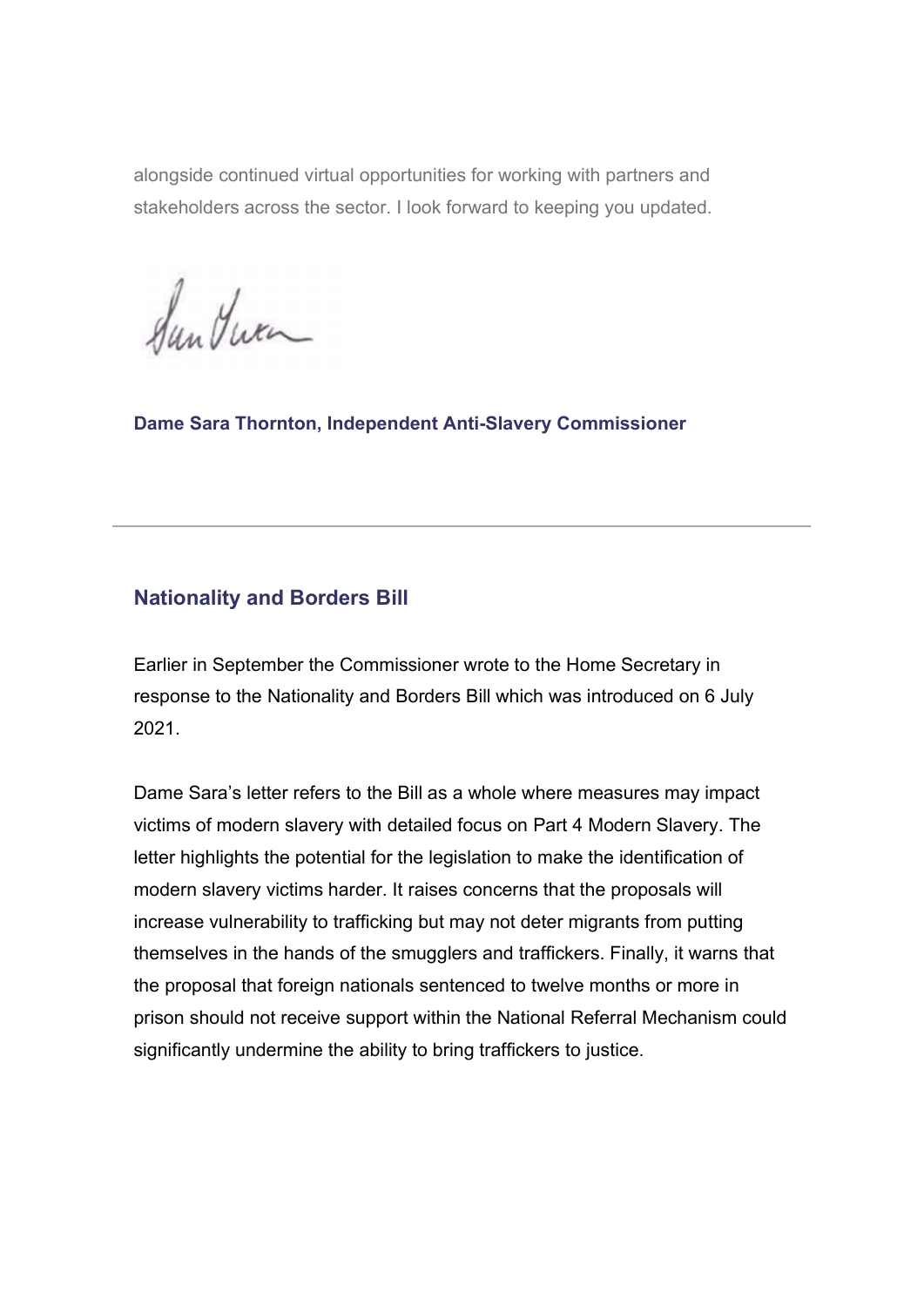Read the full letter: IASC letter to The Rt Hon Priti Patel MP, Home Secretary

Last Thursday the Commissioner gave evidence to the Public Bill Committee, alongside Siobhán Mullaly, the United Nations Special Rapporteur on Trafficking in Persons.

View the recorded committee session here.

# Launch: The role of the financial services sector in eradicating modern slavery

Last week the Commissioner published a new review following responses from 44 CEOs of leading financial services organisations to the joint Themis-TRIBE-IASC report Preventing Modern Slavery and Human Trafficking: an Agenda for Action across the Financial Services Sector (January 2021).

The review emphasises the important role that the financial sector has in the detection and eradication of modern slavery. It highlights examples of best practice within individual financial organisations and through collaborative efforts. It focuses on the approaches businesses should take to fully address modern slavery and human trafficking risk through recommendations across five areas. The recommendations focus on the need to develop relevant risk management processes and to create better systems to share intelligence. The Commissioner strongly encourages growing collective action initiatives by investors, and suggests that financial services could be a powerful force to encourage action to address significant risks in the electronics business. Finally, until the government legislates to extend Section 54 of the Modern Slavery Act to cover financial portfolios, the Commissioner suggests that businesses cover these areas voluntarily in their annual modern slavery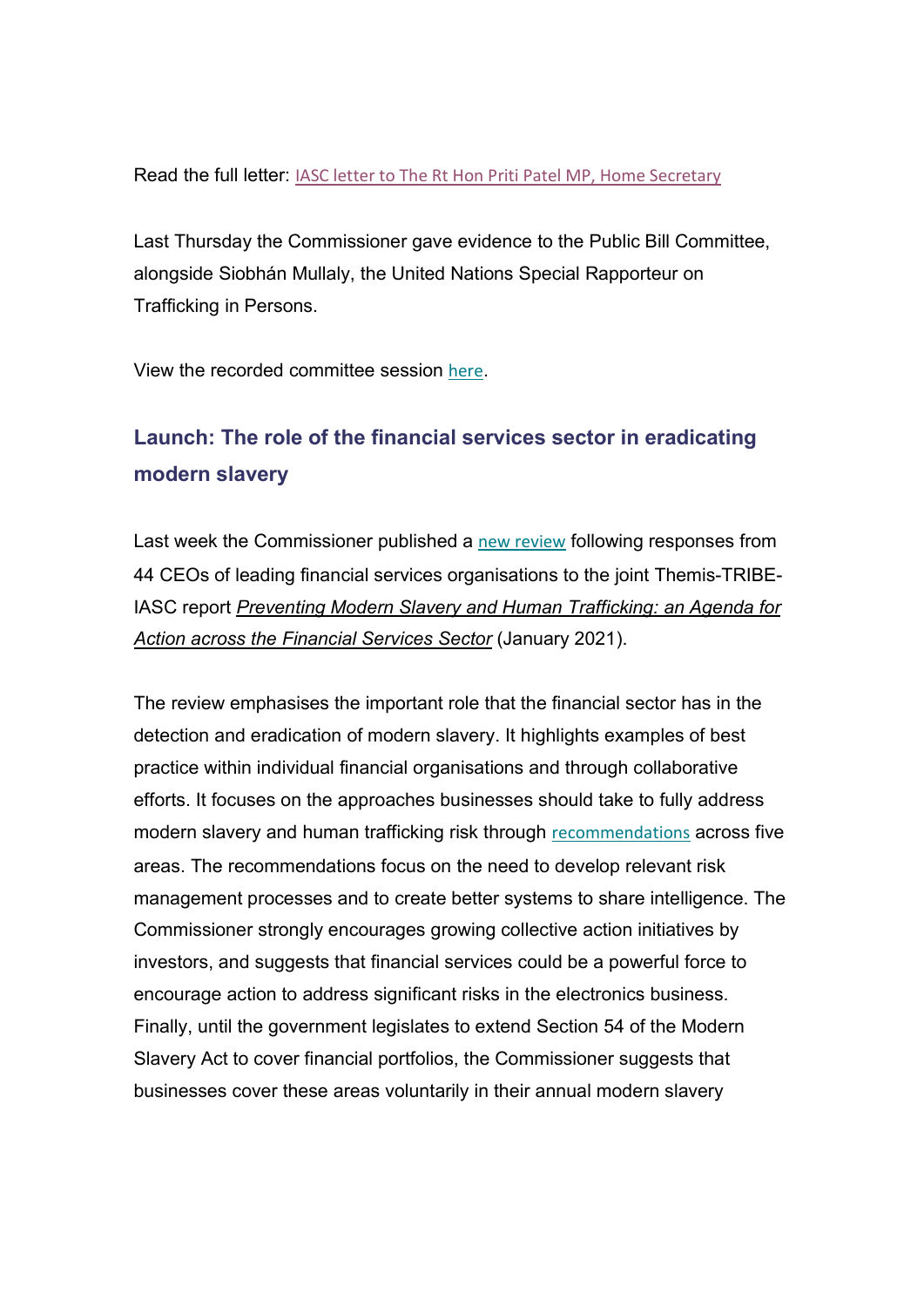statements.

Read the full review: The role of the financial sector in eradicating modern slavery: CEOs respond to the Independent Anti-Slavery Commissioner

# Delivering a public health response to modern slavery: Response from the Home Secretary

In August the Commissioner wrote a letter to the Rt Hon Priti Patel MP sharing the recently published interactive framework for a public health approach to modern slavery, with a focus on prevention. In the letter Dame Sara urged the government to embed such an approach into the UK's Modern Slavery Strategy, which is currently in the process of being updated. In her response this month the Home Secretary welcomed the framework and wrote "Prevention must and will ... be a key element of our approach."

Read the full letter and the Home Secretary's response here.

## IASC in the news

# Dame Sara says retailers need to be more responsible to protect supply chain workers from abuse - i paper

In an i paper article last month Dame Sara expressed her belief that retailers should enact more reforms to protect supply chain workers from abuse voluntarily but ought to face penalties if their suppliers are abusing workers. She also emphasised the collective role of UK public and private bodies,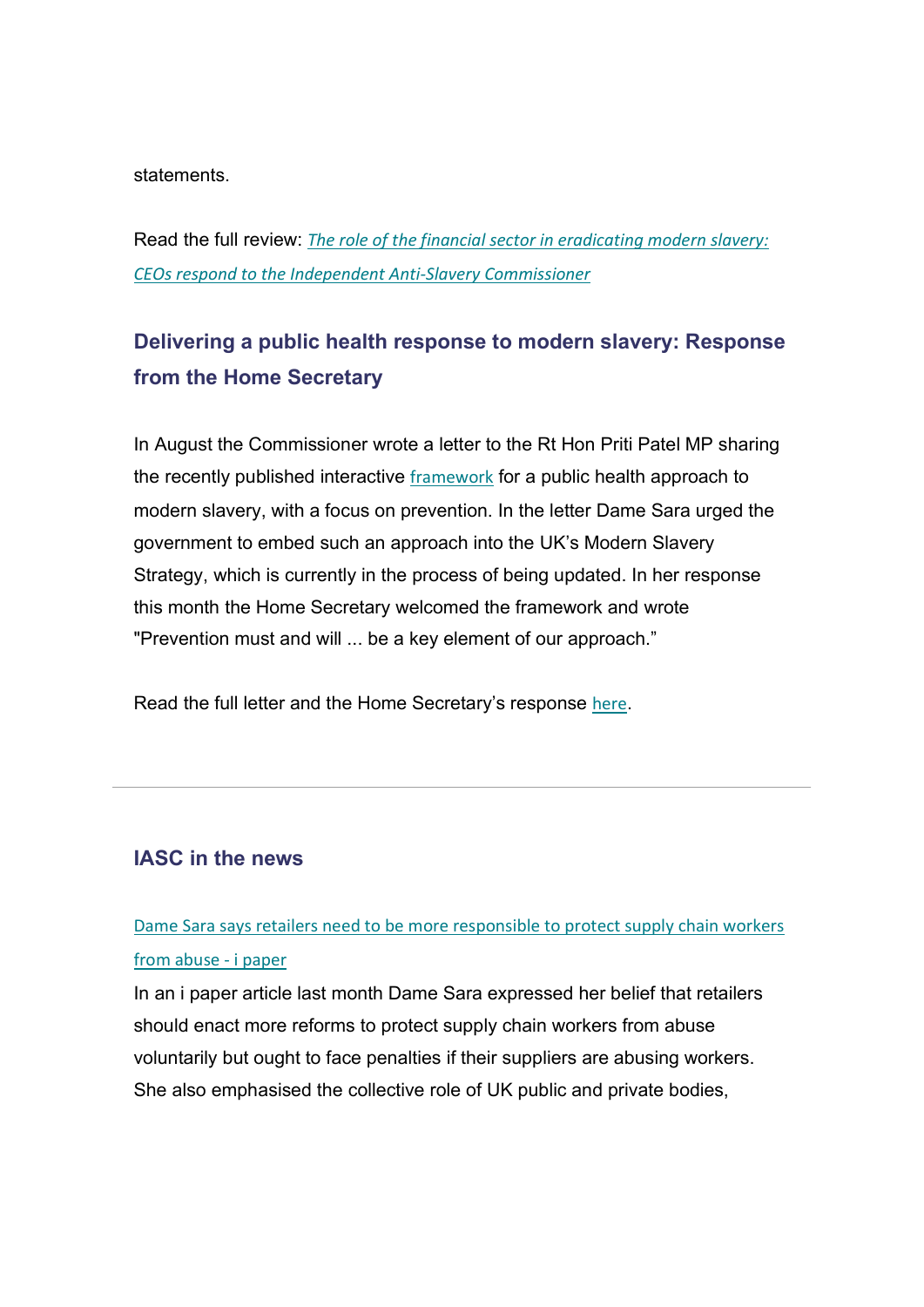including the consumer, in the prevention of modern slavery. Read Rob Hasting's article here.

#### A Long Way from Vietnam - BBC Sounds

The Commissioner spoke about the non-binary nature of people-smuggling and human trafficking as part of reporter Nga Pham's investigation for Radio 4 focused on people smuggling from Vietnam into the UK. Listen to the full programme here.

# Special Report on Modern Slavery: shocking stories the front line of human trafficking – The Sunday Times

Earlier in August the Commissioner's interview with investigative journalist Steve Boggan was referenced in his special report for the The Sunday Times Magazine which revealed the harsh realities for victims and the work being done to combat modern slavery in the UK. Read the full report here.

Follow on Twitter @UKAntiSlavery and Linked In for regular updates.

## Upcoming events

#### Practitioner Responses to Child Trafficking: Emerging Good Practice

Earlier this year the Commissioner launched a call for practitioner evidence to directly inform a conference taking place on 10-12 October at the educational institute Cumberland Lodge. Conference findings will be shared with stakeholders across the modern slavery and related sectors to inform improvements in policy and practice.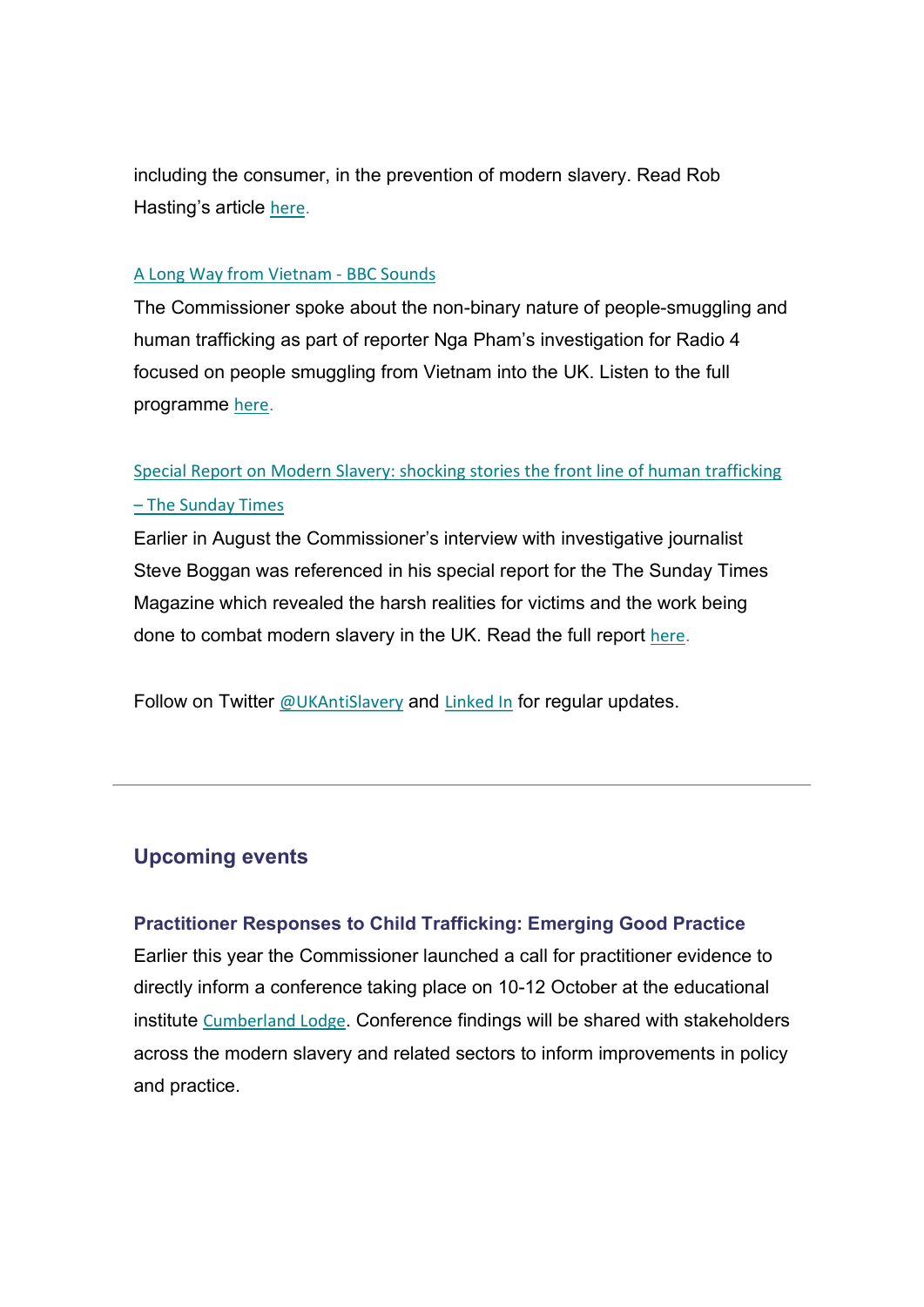#### Sedex webinar: In discussion with Dame Sara Thornton

On 13 October Dame Sara will join Sedex to discuss modern slavery in supply chains, challenges for businesses, and the proposed updates to the Modern Slavery Act. The virtual event is open to all and you can register for free here.

#### West Midlands Anti Slavery Day Conference

Dame Sara will open the virtual conference on 14 October. The event will gather anti-slavery networks, police and law enforcement, health experts and councillors to explore the public health approach to Modern Slavery, and how it can be applied at local level.

## Healing the Wounds of Modern Slavery: Social Policy, Therapy and the Arts - St Mary's University

Dame Sara will delver an address on 15 October at the opening day of St. Mary's international conference, which will will focus on existing and emerging innovative practice responses to supporting survivors in their journey towards healing the wounds inflicted during their exploitation.

#### FAST International Review Conference

Dame Sara will speak at the Finance Against Slavery and Trafficking (FAST) conference taking place on 18-19 October. The event will engage with FAST's work, focusing on developments since the release of the Blueprint for Mobilizing Finance Against Slavery and Trafficking. It will spotlight ongoing initiatives and highlight areas the Blueprint's recommendations have created tangible developments in the modern slavery and human trafficking landscape, from government policy to private sector best practices.

#### IOM Online Panel discussion on the impact of the Nationality and Borders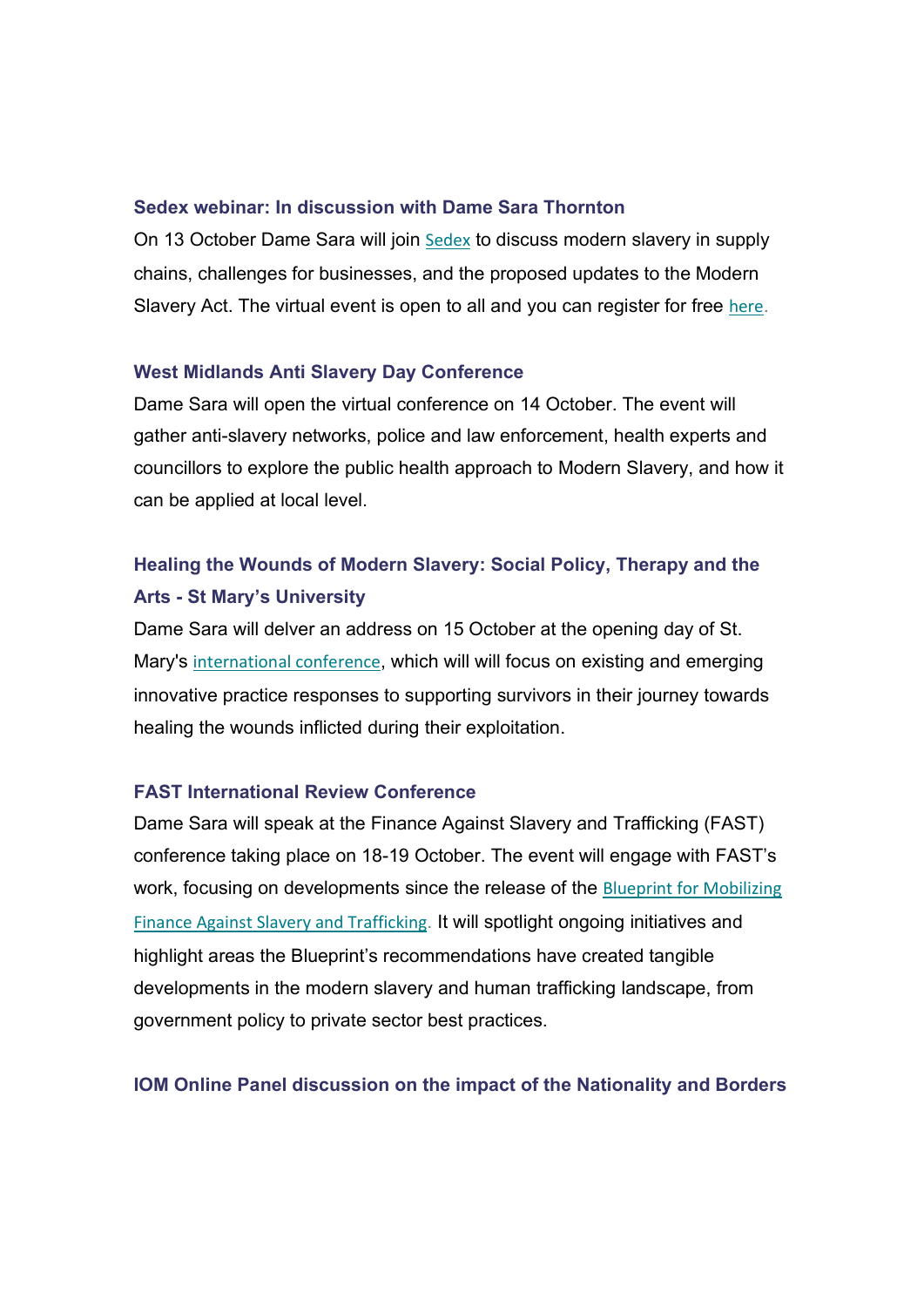#### Bill

On 20 October Dame Sara will take part in a panel event hosted by the International Organization for Migration to mark Anti-Slavery Day 2021. Panellists will explore the impact of the Nationality and Borders Bill on the UK's response to modern slavery.

## Public lecture: Did you know there are 40 million modern slaves in the world today?

Dame Dara will deliver a lecture at Canterbury Christ Church University On 26 October as part of its public lecture series. You can book tickets here.

#### IBA Showcase: the IBA and modern slavery

On 29 October Dame Sara will join a panel to discuss whether modern slavery in the supply chain of a company already breaches or could easily breach laws in other parts of a legal system, and how the IBA and wider legal profession can align national legal systems to combat the global issue.

#### Contact us

- Click here to subscribe to our mailing list.
- For press/media enquiries to the Independent Anti-Slavery Commissioner's Office, please contact jessica.roberts6@iasc.independent.gov.uk and +44 (0)7765 444387
- For general enquiries, please contact iasc@iasc.independent.gov.uk and +44 (0)7836 545842